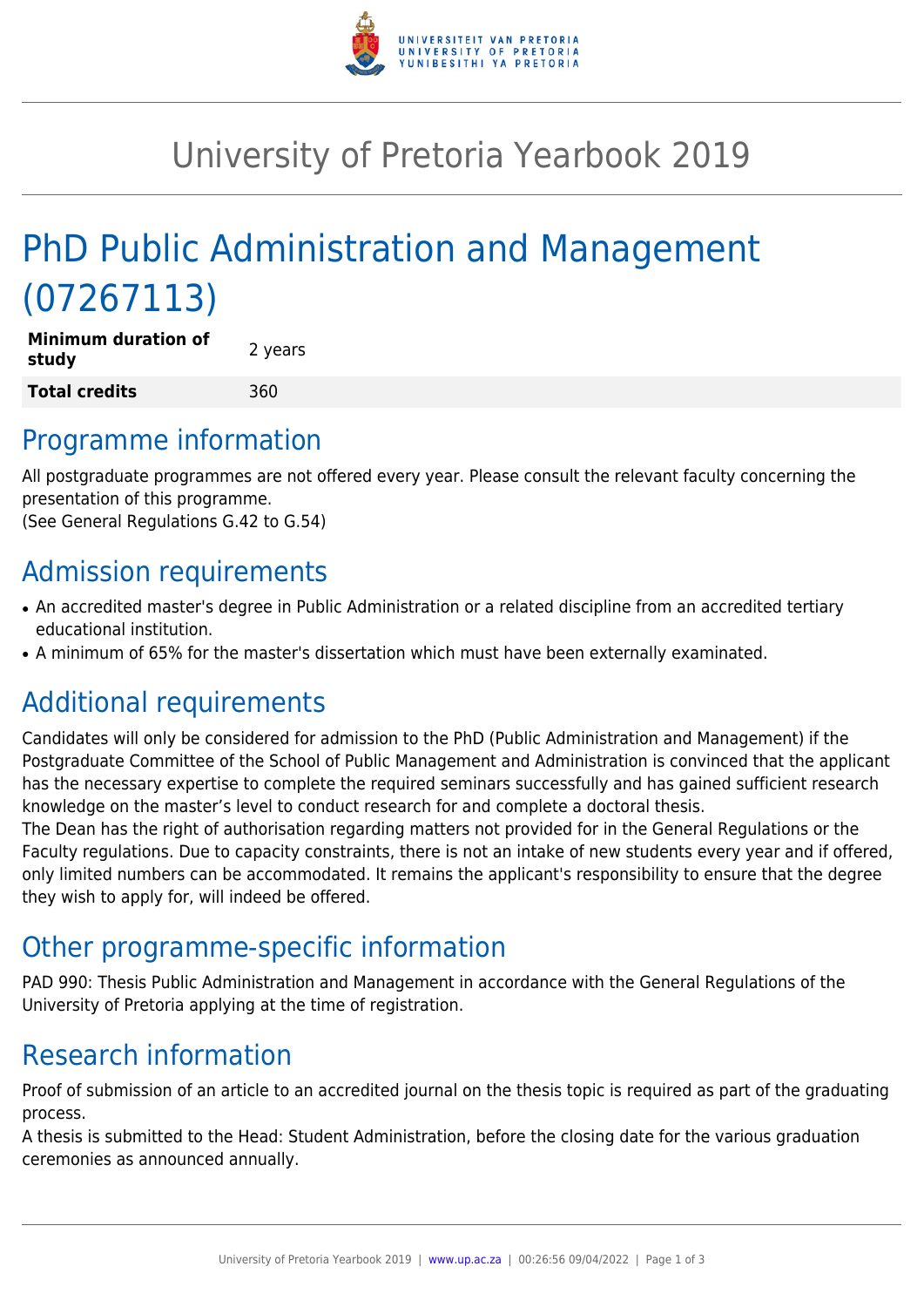

#### Curriculum: Year 1

#### **Minimum credits: 360**

Due to capacity constraints, there is not an intake of new students every year and if offered, only limited numbers can be accommodated. It remains the applicant's responsibility to ensure that the degree they wish to apply for, will indeed be offered.

#### **Core modules**

[Thesis: Public administration and management 990](https://www.up.ac.za/faculty-of-education/yearbooks/2019/modules/view/PAD 990) (PAD 990) - Credits: 360.00